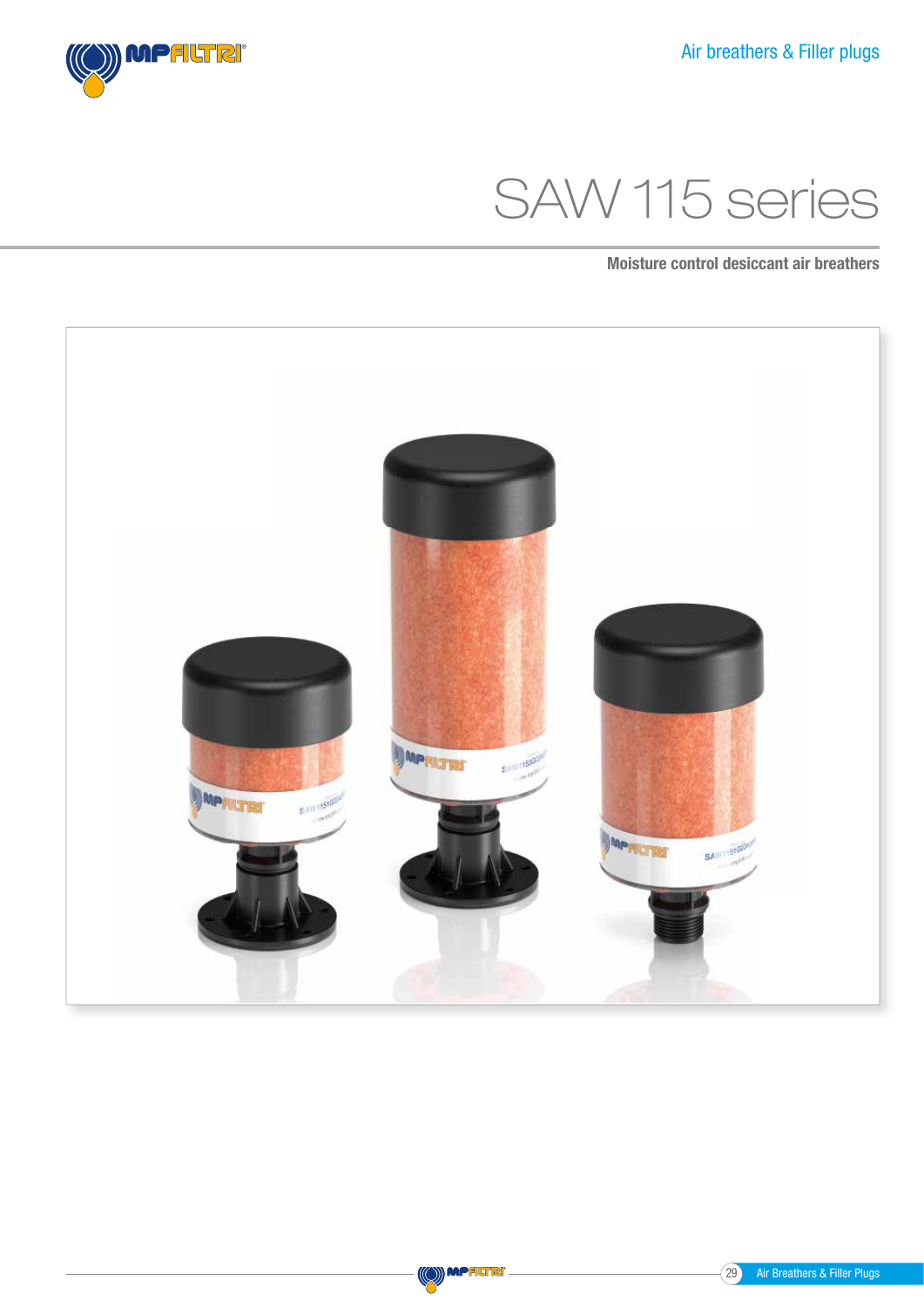## SAW 115 GENERAL INFORMATION

Technical data

| Air breathers & Filler plugs                                                                                                                                                                                                                                                                                                                                                                                                                                                                                                                | Flow rate $\Delta p$ 0.02 bar                                                                                                                                                                                                                                        |  |  |
|---------------------------------------------------------------------------------------------------------------------------------------------------------------------------------------------------------------------------------------------------------------------------------------------------------------------------------------------------------------------------------------------------------------------------------------------------------------------------------------------------------------------------------------------|----------------------------------------------------------------------------------------------------------------------------------------------------------------------------------------------------------------------------------------------------------------------|--|--|
| Moisture control desiccant air breathers<br>Max air flow up to 453 I/min                                                                                                                                                                                                                                                                                                                                                                                                                                                                    | Flow rate [I/min]<br><b>Filtration rating</b><br>03<br><b>SAW115</b><br>453                                                                                                                                                                                          |  |  |
| SAW is a range of desiccant breathers; they are products that combine<br>the filtration of the solid contamination and the absorption of the free<br>water contained into the air.<br>They are directly fitted on the tank; the filter layers remove the solid<br>contamination while the desiccant agent holds the moisture contained<br>in the air that enters into the tank as result of the tank breathing.<br>While in service or during shut-down, the desiccant agent dries the<br>equipment, absorbing moisture from the reservoir. | <b>Materials</b><br>Connection: Polvamide<br>Internal Support Pipe: Polyamide<br>Screen: Polycarbonate<br>Cover: Polyamide<br>Dryer Agent: Silica Gel<br><b>Filter Efficiency</b> 3 $\mu$ m absolute (B <sub>3</sub> $\geq$ 200)<br><b>Seals NBR</b>                 |  |  |
| <b>Available features:</b><br>- Male threaded connections up to 1", for a maximum flow rate of 453 l/min<br>- Fine filtration rating, to get a good cleanliness level into the reservoir<br><b>Common applications:</b><br>Hydraulic systems, oil storage, tanks, transformers, renewable energy,<br>Gearboxes.                                                                                                                                                                                                                             | <b>Temperature</b> From -25 $\degree$ C to +90 $\degree$ C<br><b>Humidity Level Below Ambient Conditions</b><br>SAW1153G03A00P01: protects 30.000 + cycles<br>Deliquescent: Protects 5.000 cycles<br>(Testing parameters 23°C, 30 I/min)<br><b>Silica Gel Weight</b> |  |  |
| <b>Chemical Compatibility</b><br>Not Recommended:<br>Recommended:<br>- All Gear Oil<br>- Phosphate Ester<br>- Hydrogen Sulphide<br>- Most Hydraulic Fluid<br>- Sulphuric Acid<br>- Mineral and Synthetic Oil<br>- High Alkaline Cleaner                                                                                                                                                                                                                                                                                                     | Length $1$ 0.32 kg<br>Length $2$ 0.56 kg<br>Length $3$ 0.84 kg<br><b>Total Weight</b><br>Length $1\quad0.60$ kg<br>Length $2$ 0.90 kg<br>Length 3 1.20 kg                                                                                                            |  |  |

## Designation & Ordering code

| <b>COMPLETE AIR FILTER</b>                      |                                           |                  |            |                     |                 |  |
|-------------------------------------------------|-------------------------------------------|------------------|------------|---------------------|-----------------|--|
| <b>Serie</b>                                    | Configuration example : SAW115<br>G<br>03 |                  | А          | 0<br>0              | <b>P01</b>      |  |
| <b>SAW115</b>                                   |                                           |                  |            |                     |                 |  |
|                                                 |                                           |                  |            |                     |                 |  |
| Length<br>$2 \mid 3 \mid$<br>1 <sup>1</sup>     |                                           |                  |            |                     |                 |  |
|                                                 |                                           |                  |            |                     |                 |  |
| <b>Connections</b>                              |                                           |                  |            |                     |                 |  |
| 1"<br>G                                         |                                           |                  |            |                     |                 |  |
| <b>Filtration rating</b>                        |                                           |                  |            |                     |                 |  |
| Inorganic microfiber 3 µm<br>03                 |                                           |                  |            |                     |                 |  |
|                                                 |                                           |                  |            |                     |                 |  |
| <b>Seals</b><br><b>NBR</b><br>A                 |                                           |                  |            |                     |                 |  |
|                                                 |                                           |                  |            |                     |                 |  |
| <b>Valve</b><br>Without valve<br>0              | <b>Option</b>                             | <b>Execution</b> |            |                     |                 |  |
|                                                 | Standard<br>0                             | <b>P01</b>       |            | MP Filtri standard  |                 |  |
|                                                 |                                           | <b>Pxx</b>       | Customized |                     |                 |  |
|                                                 |                                           |                  |            |                     |                 |  |
|                                                 | <b>ACCESSORIES</b>                        |                  |            |                     |                 |  |
| <b>Serie</b>                                    | Configuration example :                   | SMG1             |            | $\overline{s}$<br>A | P <sub>02</sub> |  |
| <b>Adapter Flange</b><br><b>SMG</b>             |                                           |                  |            |                     |                 |  |
| <b>Connections</b>                              |                                           |                  |            |                     |                 |  |
| S<br>Without screws                             | <b>Seals</b>                              | <b>Execution</b> |            |                     |                 |  |
|                                                 | <b>NBR</b><br>А                           | <b>P02</b>       |            | MP Filtri standard  |                 |  |
|                                                 |                                           |                  |            |                     |                 |  |
| 30 <sup>°</sup><br>Air Breathers & Filler Plugs | (O) MPALTR                                |                  |            |                     |                 |  |